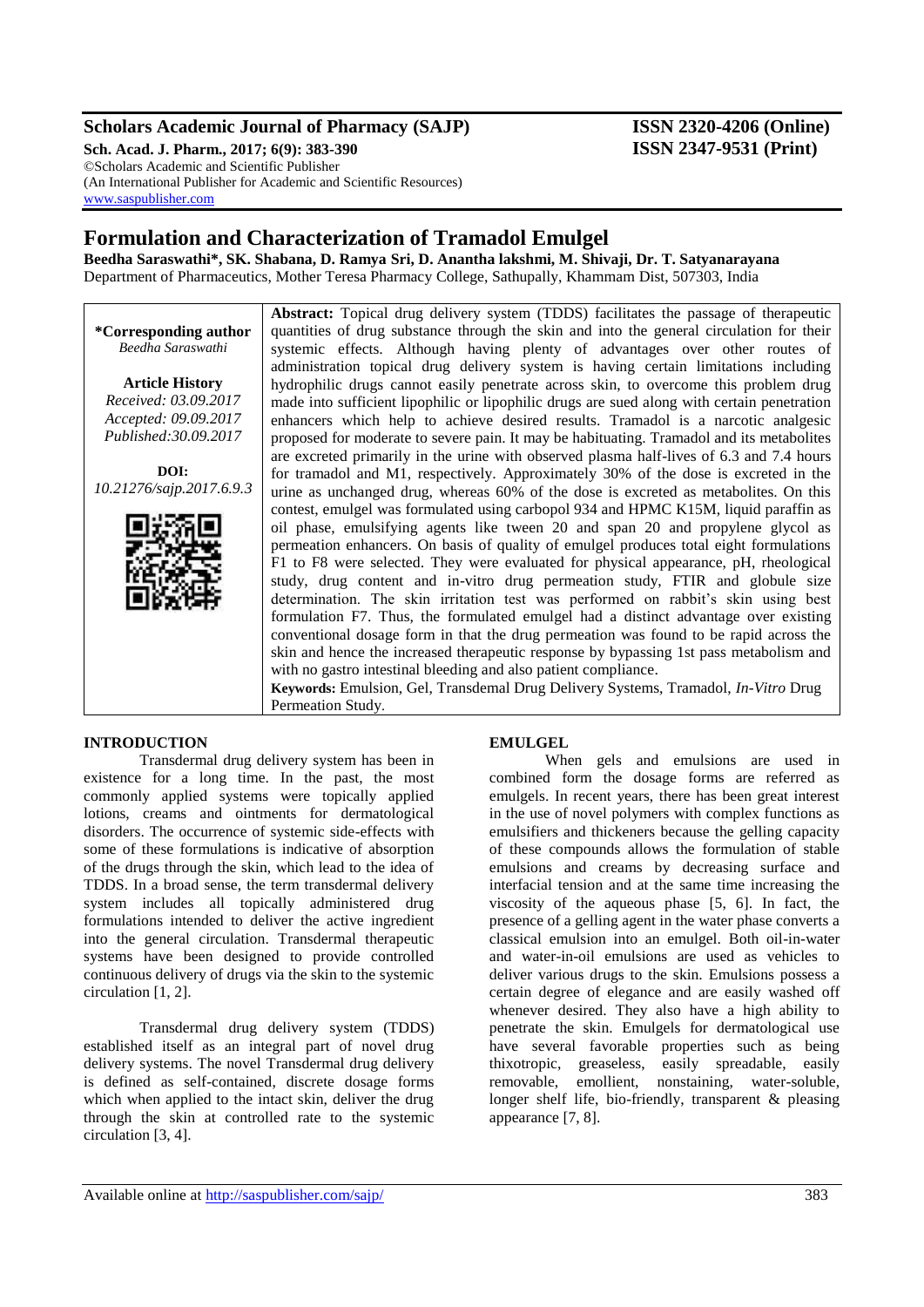#### **Rationale of Emulgel as a Topical Drug Delivery System**

Numbers of medicated products are applied to the skin or mucous membrane that either enhance or restore a fundamental function of skin or pharmacologically alter an action in the underlined tissues. Such products are referred as topical or dermatological products. Many widely used topical agents like ointments, creams lotions have many disadvantages. They have very sticky causing uneasiness to the patient when applied [9-15]. Moreover they also have lesser spreading coefficient and need to apply with rubbing. And they exhibit the problem of stability also. Due to all these factors within the major group of semisolid preparations, the use of transparent gels has expanded both in cosmetics and in pharmaceutical preparations. A gel is colloid that is typically 99% wt liquid, which is immobilized by surface tension between it and a macromolecular network of fibers built from a small amount of a gelating substance present. In spite of many advantages of gels a major limitation is in the delivery of hydrophobic drugs. So to overcome this limitation an emulsion based approach is being used so that even a hydrophobic therapeutic moiety can be successfully incorporated and delivered through gels [16-20].

## **Advantages of Emulgel as a drug delivery System**

**1. Hydrophobic drugs can be easily incorporated into gels using d/o/w emulsions:** Most of the hydrophobic drugs cannot be incorporated directly into gel base because solubility act as a barrier and problem arises during the release of the drug. Emulgel helps in the incorporation of hydrophobic drugs into the oil phase and then oily globules are dispersed in aqueous phase resulting in o/w emulsion. And this emulsion can be mixed into gel base. This may be proving better stability and release of drug than simply incorporating drugs into gel base.

**2. Better stability:** Other transdermal preparations are comparatively less stable than emulgels. Like powders are hygroscopic, creams shows phase inversion or breaking and ointment shows rancidity due to oily base [20-23].

**3. Better loading capacity:** Other novel approaches like niosomes and liposomes are of nano size and due to vesicular structures may result in leakage and result in lesser entrapment efficiency. But gels due to vast network have comparatively better loading capacity.

**4. Production feasibility and low preparation cost:** Preparation of emulgels comprises of simpler and short steps which increases the feasibility of the production. There are no specialized instruments needed for the production of emulgels. Moreover materials used are

easily available and cheaper. Hence, decreases the production cost of emulgels.

**5. No intensive sonication:** Production of vesicular molecules need intensive sonication which may result in drug degradation and leakage. But this problem is not seen during the production of emulgels as no sonication is needed.

**6. Controlled release:** Emulgels can be used to prolong the effect of drugs having shorter t1/2 [23-28].

#### **MARTERIALS AND METHODS**

Tramadol API is the gifted sample from KP labs, HPMC K15M, Carbopol 934 ,Light liquid paraffin, Span 20, Propylene glycol, Ethanol, Methyl paraben, Propyl paraben , Glutaraldehyde, Tween 20 are procured from sree srinivasa scientifics.

## **Formulation of Tramadol Emulgel**

#### **1) Gel preparation**

- $\checkmark$  The composition of Tramadol emulgel 10% w/w was shown in the formulation code table. The carbopol gel was prepared by dispersing 1.25g of carbopol 934 in purified water with constant stirring at a moderate speed and soaked overnight. The gel was obtained by neutralizing the dispersion with tri ethanol amine and pH is adjusted to 6.5 and purified water was added to adjust the weight to 50g.
- In case of HPMC K15M gel was prepared by dispersing HPMC K15M in hot purified water  $(80^0C)$  and the dispersion was cooled, then weight was adjusted to 50g with purified water.

#### **2) Emulsion preparation**

- The oil phase of emulsion was prepared by dissolving span 20 in light liquid paraffin and heated upto  $70^0$ -80 $^0$ C.
- Aqueous phase was prepared by dissolving tween  $20$  and drug in 5ml ethanol and heated upto  $70^0$ - $80^0C$ .
- Methylparaben, propylparaben were mixed in propylene glycol and glutaraldehyde and this added this mixture was dissolved in aqueous phase.
- Then oil phase was mixed slowly with aqueous phase and final volume is made with purified water.

#### **3) Emulgel preparation**

 The obtained emulsion was mixed with the gel and weight was adjusted to 50g with water and subjected to homogenization for 45 minutes to get Tramadol emulgel 10% w/w.

**Formulation design of tramadol emulgel preparation**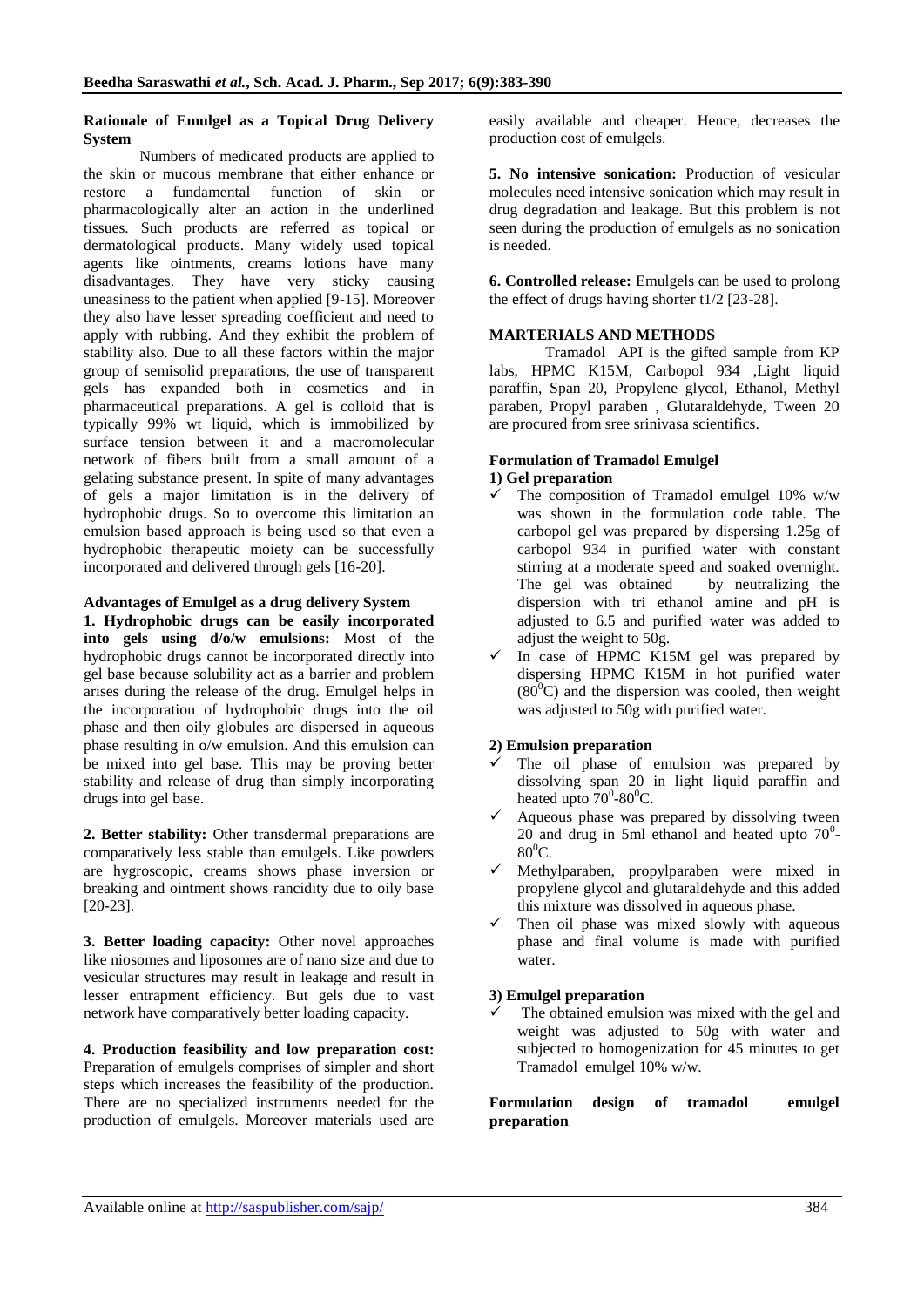| <b>Ingredients</b>    | F1                       | F2                       | F3                       | F4                       | F5                       | F6    | F7    | F8                       |
|-----------------------|--------------------------|--------------------------|--------------------------|--------------------------|--------------------------|-------|-------|--------------------------|
| $(\% w/w)$            |                          |                          |                          |                          |                          |       |       |                          |
| Tramadol              | 0.05                     | 0.05                     | 0.05                     | 0.05                     | 0.05                     | 0.05  | 0.05  | 0.05                     |
| <b>HPMC K15M</b>      | 0.5                      | 0.5                      | 0.5                      | 0.5                      | $\overline{\phantom{a}}$ |       |       | $\overline{\phantom{a}}$ |
| Carbopol 934          | $\overline{\phantom{a}}$ | $\overline{\phantom{a}}$ | $\overline{\phantom{0}}$ | $\overline{\phantom{a}}$ | 0.25                     | 0.25  | 0.25  | 0.25                     |
| Light liquid paraffin | 2.5                      | 3.75                     | 2.5                      | 3.75                     | 2.5                      | 3.75  | 2.5   | 3.75                     |
| Tween 20              | 0.3                      | 0.3                      | 0.5                      | 0.5                      | 0.3                      | 0.3   | 0.5   | 0.5                      |
| Span 20               | 0.45                     | 0.45                     | 0.75                     | 0.75                     | 0.45                     | 0.45  | 0.75  | 0.75                     |
| Propylene glycol      | 2.5                      | 2.5                      | 2.5                      | 2.5                      | 2.5                      | 2.5   | 2.5   | 2.5                      |
| Ethanol               | 1.25                     | 1.25                     | 1.25                     | 1.25                     | 1.25                     | 1.25  | 1.25  | 1.25                     |
| Methylparaben         | 0.01                     | 0.01                     | 0.01                     | 0.01                     | 0.01                     | 0.01  | 0.01  | 0.01                     |
| Propylparaben         | 0.005                    | 0.005                    | 0.005                    | 0.005                    | 0.005                    | 0.005 | 0.005 | 0.005                    |
| glutaraldehyde        | 0.05                     | 0.05                     | 0.05                     | 0.05                     | 0.05                     | 0.05  | 0.05  | 0.05                     |
| Purified water (q.s)  | 50                       | 50                       | 50                       | 50                       | 50                       | 50    | 50    | 50                       |

#### **Table 1: Final formulation code**

## **Pre-formulation studies**

### *FTIR spectroscopy*

Preformulation studies were carried out to study the compatibility of pure drug Tramadol with polymers Carbopol 934 and HPMC K15M prior to the preparation of Emulgel. The individual IR spectra of



pure drug and polymers as well as the combination spectra of drug and polymers were shown in the fig.5, 6 and compared. It indicates that there was no change in the peak values of the drug in the physical mixture thus providing that drug and polymer were compatible with each other.



**Fig-1 : FTIR Image of Pure Tramadol HCl and FTIR Image of Formulation F7**

#### **Evaluation parameters**

**Physical appearance:** All the formulations were evaluated for color, homogeneity and consistency. The physical appearance of all the formulations was found to be, creamy white, homogenous and consistent.

| <b>Formulation code</b> | <b>Color</b> | <b>Homogeneity</b> | Consistency | <b>Phase separation</b> |
|-------------------------|--------------|--------------------|-------------|-------------------------|
| F1                      | Creamy white | Homogenous         | Smooth      |                         |
| F2                      | Creamy white | Homogenous         | Smooth      |                         |
| F <sub>3</sub>          | Creamy white | Homogenous         | Smooth      |                         |
| F <sub>4</sub>          | Creamy white | Homogenous         | Smooth      |                         |
| F <sub>5</sub>          | Creamy white | Homogenous         | Smooth      |                         |
| F <sub>6</sub>          | Creamy white | Homogenous         | Smooth      |                         |
| F7                      | Creamy white | Homogenous         | Smooth      |                         |
| F <sub>8</sub>          | Creamy white | Homogenous         | Smooth      |                         |

**Table 2: Physical appearance data**

**pH determination:** pH evaluation of the topical formulation is more important as it may cause irritation to the skin if varied from normal skin pH conditions. Furthermore the polymer like carbopol gives

consistency if the pH is between 5-6 so all the formulations were evaluated for the pH and pH was found to between 5-6 for all the formulations.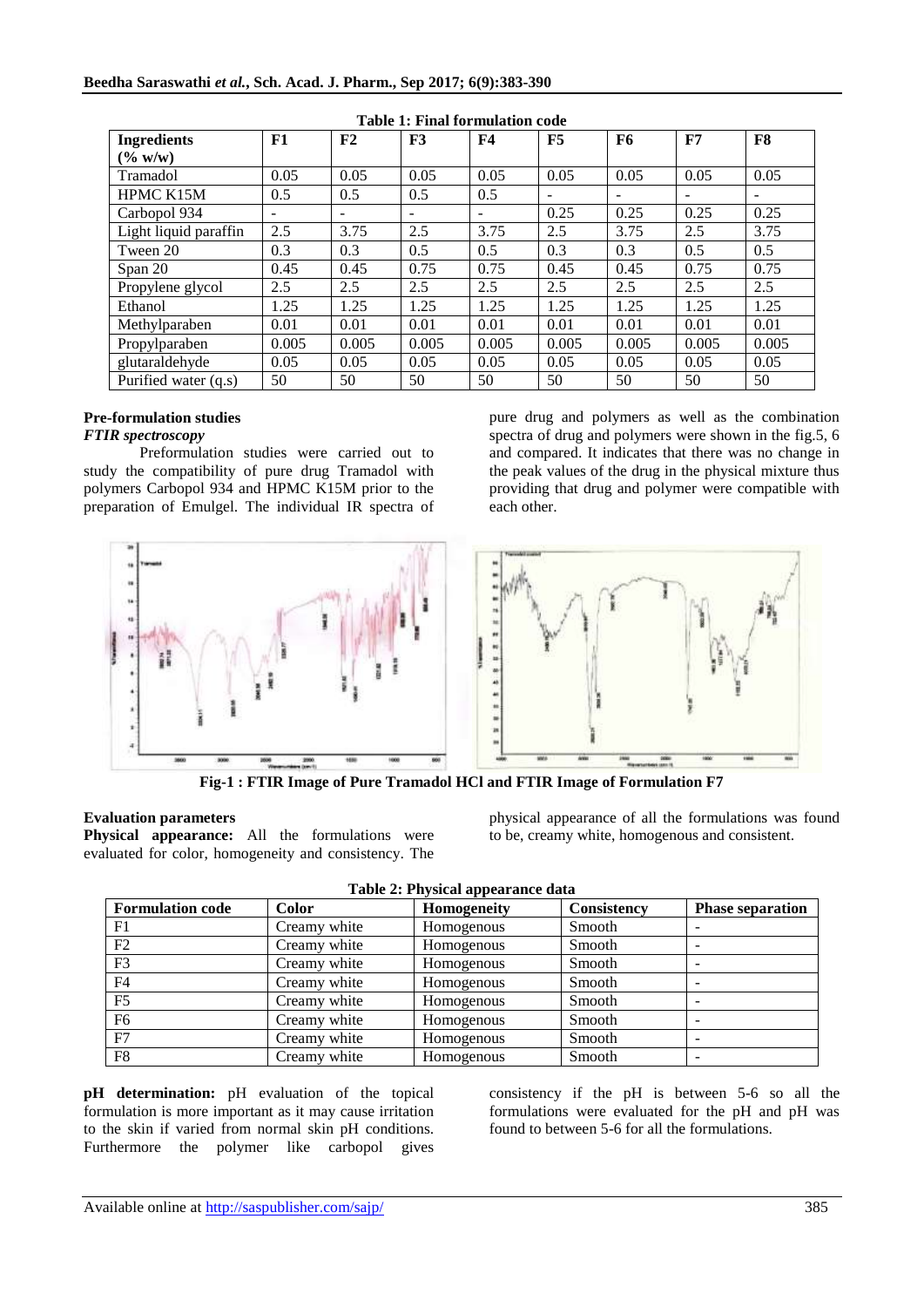**Rheological studies**: The viscosities of all the formulations were measured using Brookfield viscometer at 10 rpm and values were represented in table 3and fig 2, it was found that all the formulations were followed shear thinning effect with thixotropic property. It was observed that the viscosity of the formulation increases with increase in emulsion-gel ratio.

**Drug content determination:** Drug content of all the formulations were carried out as per procedure stated in the methodology section. Drug content of all the formulations was found to be in the range  $68.96\% \pm 3.1$  - $83.12\% \pm 2.3$  as indicates in the table 3.

| S.no           | <b>Formulation code</b> | pН   | Viscosity (cp) | Drug content    |
|----------------|-------------------------|------|----------------|-----------------|
|                | F1                      | 5.31 | 3600           | $71.74 \pm 3.9$ |
| 2              | F2                      | 5.22 | 3300           | $70.27 \pm 2.3$ |
| 3              | F <sub>3</sub>          | 5.47 | 3900           | $71.50 \pm 3.2$ |
| $\overline{4}$ | F4                      | 5.50 | 3650           | $69.50 \pm 1.9$ |
| 5              | F <sub>5</sub>          | 5.48 | 4300           | $79.43 \pm 2.1$ |
| 6              | F <sub>6</sub>          | 5.32 | 3100           | $72.51 \pm 1.9$ |
|                | F7                      | 5.61 | 4800           | $83.12 \pm 2.3$ |
| 8              | F8                      | 5.56 | 3100           | $68.96 \pm 3.1$ |

#### **Table 3: pH determination, rheological studies, drug content**



**Fig-2: Rheogram for formulations F1 to F8 and Graph for drug content (F1 to F8)**

#### *In-Vitro* **Drug permeation data**

The in-vitro permeation studies of all the formulations were carried out using Franz diffusion cell as described in the methodology section using egg membrane as a permeation membrane for the study. The comparative cumulative percentage drug permeation data of all the formulations F1 to F8 were shown in the table 4 and plots in the fig. 3 respectively.

The optimized formulation F7 containing maximum concentration of span 20 and tween 20 showed highest % drug permeation at the end of 12 hrs and hence this formulation was selected as optimized formulation for further study. It was revealed that span 20 and tween 20 concentrations were having positive effect on the drug permeation through the membrane.

| <b>Time</b>    | % Cumulative drug release |          |          |          |          |          |              |          |
|----------------|---------------------------|----------|----------|----------|----------|----------|--------------|----------|
| (hrs)          | F1                        | F2       | F3       | F4       | F5       | F6       | F7           | F8       |
| $\Omega$       | $\theta$                  | $\Omega$ | $\Omega$ | $\Omega$ | $\Omega$ | $\Omega$ | $\mathbf{0}$ | $\theta$ |
|                | 6.17                      | 5.56     | 4.10     | 5.18     | 7.01     | 3.94     | 7.80         | 4.76     |
| $\overline{2}$ | 10.82                     | 8.61     | 7.25     | 7.93     | 13.42    | 6.15     | 16.51        | 7.51     |
| 3              | 17.54                     | 13.25    | 10.93    | 12.45    | 25.08    | 9.37     | 29.72        | 11.05    |
| $\overline{4}$ | 25.26                     | 19.13    | 12.28    | 17.62    | 32.75    | 11.20    | 38.64        | 16.54    |
| 5              | 32.47                     | 26.58    | 23.68    | 26.01    | 38.62    | 22.46    | 47.38        | 25.93    |
| 6              | 40.31                     | 34.40    | 28.41    | 32.85    | 45.27    | 25.34    | 55.13        | 30.24    |
| 7              | 49.07                     | 42.79    | 33.06    | 42.56    | 56.91    | 29.81    | 63.02        | 38.85    |
| 8              | 58.46                     | 49.83    | 37.12    | 46.42    | 62.84    | 34.65    | 70.61        | 40.69    |
| 9              | 62.02                     | 52.32    | 42.62    | 49.83    | 68.56    | 40.65    | 77.54        | 45.65    |
| 10             | 68.32                     | 59.82    | 49.53    | 52.64    | 76.85    | 46.74    | 82.25        | 52.25    |
| 11             | 73.65                     | 63.25    | 53.62    | 57.45    | 80.25    | 51.05    | 86.45        | 55.48    |
| 12             | 75.86                     | 69.53    | 59.31    | 61.26    | 84.32    | 57.29    | 88.47        | 60.12    |

**Table 4: % cumulative drug release data for F1 to F8**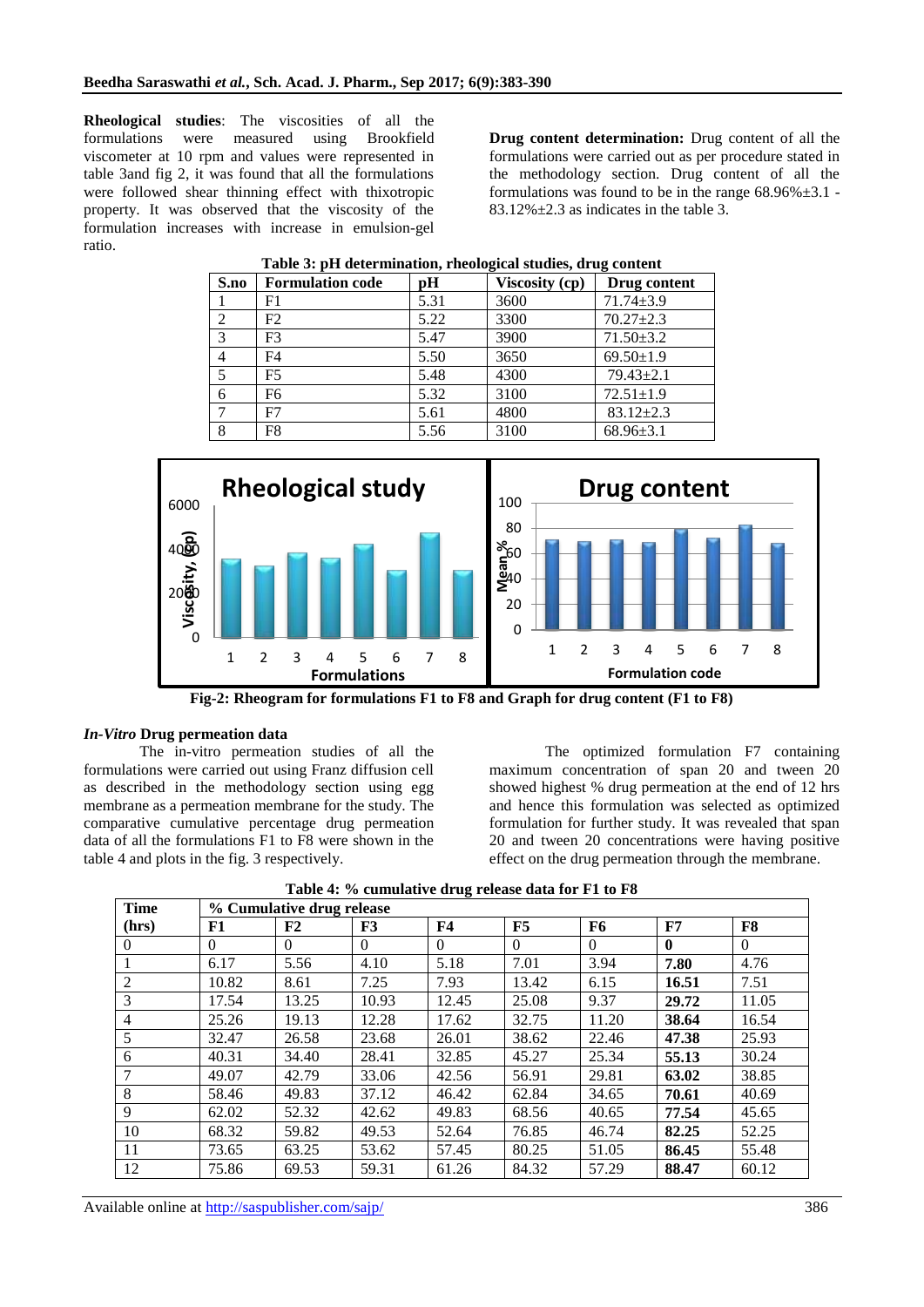

**Fig-3: In vitro drug permeation graph (F1 to F8)**

**Drug release kinetics:** The drug release kinetics was studied with invitro drug permeation data for all the formulations F1 to F8 and results were stated in the table 13, the best fit model for selected formulation F7 were found to be Zero order and Peppas with nonfickian diffusion with highest  $r^2$  0.990 with **n** value **0.081** respectively.

| <b>Formulation code</b> | Zero order          | <b>First order</b> | <b>Higuchi</b> | <b>Peppas</b>    |             |
|-------------------------|---------------------|--------------------|----------------|------------------|-------------|
|                         | D <sup>2</sup><br>A | $\mathbf{R}^2$     | $\mathbf{R}^2$ | ${\bf p}^2$<br>л | N           |
| Е7                      | 97                  | 0.369              | 0.920          | 0.991            | $\rm 0.081$ |

**Globule size determination:** The globule size of the emulsion in the gel matrix was found to be 64.24±23.69 µm for formulation F7.



**Fig-4: Globule size for best formulation (F7)**

| Table 6: globule size data |                        |  |  |  |  |
|----------------------------|------------------------|--|--|--|--|
|                            | Globule size $(\mu m)$ |  |  |  |  |
| No. of globules            | F7                     |  |  |  |  |
| 1                          | $33.13 \pm 6.92$       |  |  |  |  |
| 3                          | $64.24 + 23.69$        |  |  |  |  |
| 1                          | $32.44 \pm 6.19$       |  |  |  |  |
| 3                          | $33.43 \pm 11.02$      |  |  |  |  |
| $\overline{2}$             | $47.20 \pm 9.73$       |  |  |  |  |
| $\overline{2}$             | $42.66 \pm 13.04$      |  |  |  |  |
| $\overline{2}$             | $32.68 \pm 8.02$       |  |  |  |  |
| 4                          | $35.41 \pm 11.51$      |  |  |  |  |
| $\overline{2}$             | $29.40 \pm 8.43$       |  |  |  |  |
| $\overline{2}$             | $32.90 \pm 8.40$       |  |  |  |  |
| $\overline{2}$             | $28.23 \pm 7.14$       |  |  |  |  |
|                            | $33.53 \pm 8.45$       |  |  |  |  |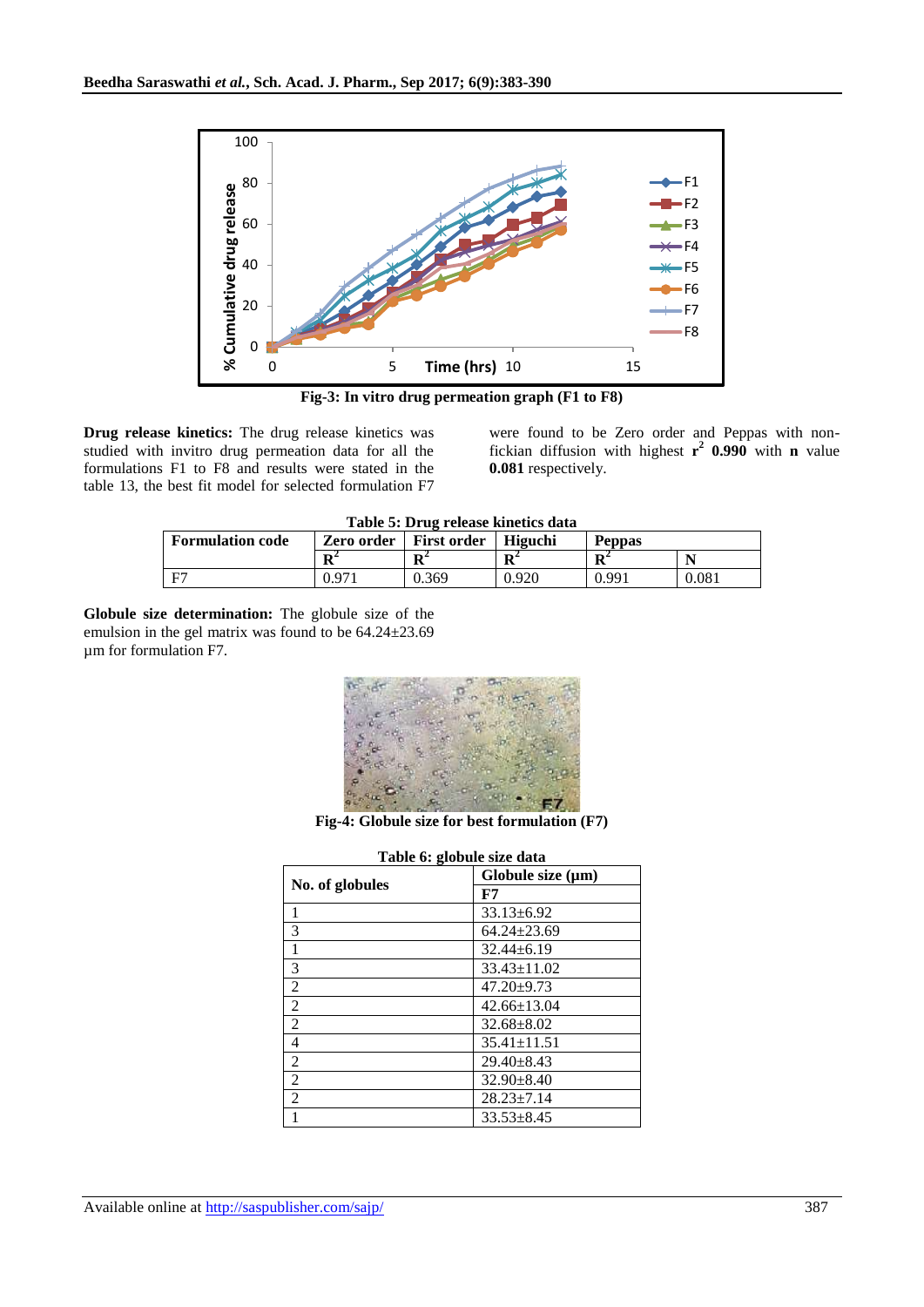

**Fig- 5: Final product of Emulgel (formulation F7)**

**Skin Irritation Test:** The skin irritation test was performed using best formulation F7 in order to observe

the sensitivity for 24hrs and there was no erythma and edema seen on rabbit skin



**Fig-6: Rabbit (a), Rabbit (b), 24hrs, Rabbit (c), 48hrs (optimized formulation)**

| <b>Table 7: Sensitivity test data</b> |          |        |          |        |  |  |
|---------------------------------------|----------|--------|----------|--------|--|--|
|                                       | Ervthma  |        | Edema    |        |  |  |
| Rabbit                                | $24$ hrs | 48 hrs | $24$ hrs | 48 hrs |  |  |
| а                                     |          |        |          |        |  |  |
|                                       |          |        |          |        |  |  |
| ◠                                     |          |        |          |        |  |  |

**Stability studies:** Stability studies are conducted for optimized formulation at  $5^{\circ}$ , 25<sup>0</sup>,60% RH,30<sup>o</sup>C /65% RH for a period of three months . samples were withdrawn at 15 days time intervals and evaluated for

physical appearance, PH , Rheological properties and drug content, drug release. Stability studies shown no changes in the product after 3 months, it is considered as a stable product.

**Table 8: Stability studies**

| S.No | <b>Observations</b>   | <b>Before Stability Testing</b> | <b>After 3 Months</b> |
|------|-----------------------|---------------------------------|-----------------------|
|      | Appearance            | White cream                     | White cream           |
|      | PН                    | 5.61                            | 5.61                  |
| ⌒    | Viscosity (at 10 rpm) | 4800                            | 4800                  |
|      | Drug content          | 83.12                           | 83.12                 |
|      | In vitro studies      | 88.47%                          | 88.47%                |

## **CONCLUSIONS**

- A narcotic analgesic proposed for moderate to severe pain. It may be habituating.
- \* Tramadol maximum wavelength is determined by UV-Visible spectrophotometer using 6.8 pH phosphate buffer and was detected to be 271nm
- FTIR studies of HPMC K15M, Carbopol 934, Tramadol drug and final formulastion was seen and peaks found to be within the range with no significant deviation. Hence can be concluded that there are no interactions between drug and polymers.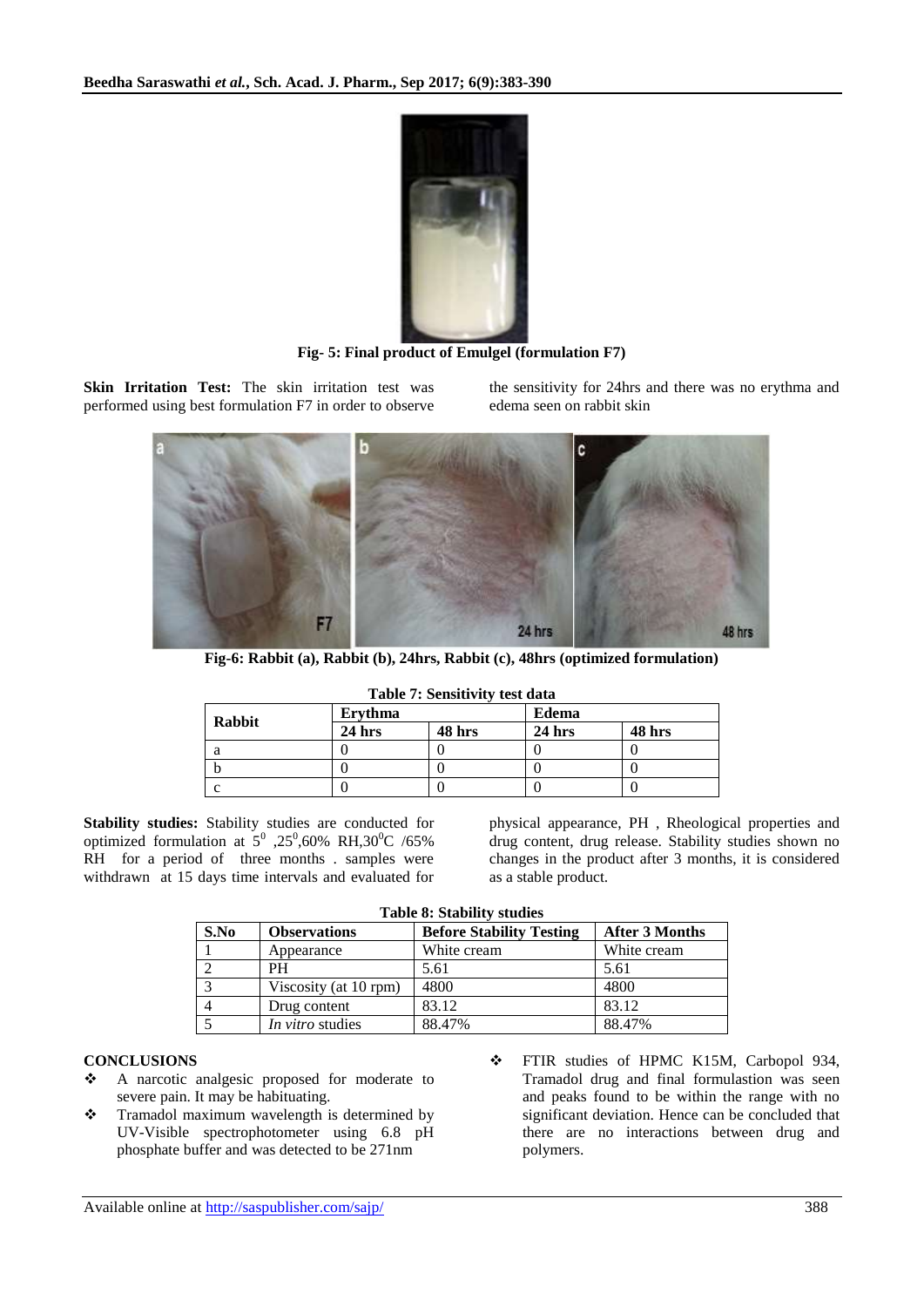- \* Tramadol emulgel was formulated using light liquid paraffin as oil phase and emulsifying agent's tween 20 and span 20 for emulsion and incorporated into gel using HPMC K15M and carbopol 934 polymers in different ratios.
- The optimized formulation F7 showed a shear thinning with thixotropic property with better spreadability, viscosity and in-vitro permeability compared to other formulations.
- In the study it was observed that the concentrations of tween20, span 20 and light liquid paraffin has shown effect on extrudability, viscosity, spreadability and in-vitro drug permeability. Increased amount of liquid paraffin showed suppress activity of tween 20 and span 20.
- The steady state in-vitro drug permeation was found to be better with optimized formulation and follows zero order release and follows peppas nonfickian diffusion kinetics.
- The surface morphology of the optimized formulation was observed by Scanning Electron Microscopic study
- The skin irritation test of the optimized formulation was seen on rabbits for 24hrs and no reaction was found.
- \* Thus Tramadol emulgel which could increase the drug permeability across the skin and fast release of the drug could be successfully achieved.

### **REFERENCES**

- 1. Singla V, Saini S, Joshi B, Rana AC. Emugel: A New platform for topical drug delivery. Int J Pharm and Bio Sci. 2012; 3(1):485-98.
- 2. Deveda P, Jain A, Vyas N, Khambete H, Jain S. Gellified emulsion for sustained delivery of itraconzole for topical fungal diseases. Int J Pharm pharmaceut sci. 2010; 2(1):104-12.
- 3. Hascisek C, Bediz-Olcer A, Gonul N. Preparation and evaluation of different gel formulations for transdermal delivery of meloxicam. Int J Pharm. 2009; 2(1): 177-85.
- 4. Khullar R, Saini S, Seth N, Rana AC. Emulgels: A surrogate approach for topically used hydrophobic drugs. Int J Pharm Bio Sci. 2011; 1(3):117-28.
- 5. Mohamed MI. Optimization of chlorphenesin emulgel formulation. The AAPS journal. 2004; 6  $(3): 1-7.$
- 6. Jain A, Deveda P, Vyas N, Chauhan J, Khambete H, Jain S. Development of antifungal based gel for topical fungal infections. Int J Pharm Res Dev. 2011; 2 (12):18-25.
- 7. Khullar R, Kumar D, Seth N, Saini S. Formulation and evaluation of mefenamic acid emulgel for topical drug delivery. Saudi pharm J. 2011;  $(20):63-67.$
- 8. Khunt DM, Mishra AD, Shah DR. Formulation design and development of piroxicam emulgel. Int J Pharm Tech Res. 2012; 4 (3):1332-44.
- 9. Pawar AY. Formulation, Development and Evaluation of Topical Microemulsion Gels for Nimsulide. J Pharm Res. 2011; 4(4):1004-1006.
- 10. Raut S, Uplanchiwar V, Bhadoria S, Gahane A, Jain SK, Patil S. Comparitive evaluation of zidovudine Loaded hydrogels and emulgels. Res J Pharm Tech. 2012; 5(1):41-5.
- 11. Vikas S, Seema S, Rana AC, Gurpreet S. Development and evaluation of topical emulgel of lornoxicam using different polymer bases. Int Pharm Sci. 2012; 2(3):36-44.
- 12. Baibhav J, Gurpreet S, Rana AC, Seema S. Development and characterization of clarithromycin emulgel for topical delivery. Int J Drug Dev Res. 2012; 4(3):310-23.
- 13. Ghodekar SV, Chaudhari SP, Ratnaparakhi MP. Development and characterization of silver sulfadiazine emulgel for topical drug delivery. Int J Pharm Pharmaceut Sci. 2012; 4(4):305-16.
- 14. Arunachalam A. Transdermal drug delivery systems: A review. Current Pharma Res. 2010; 1(1): 70-81.
- 15. Singh MC, Naik AS, Sawant SD. Transdermal drug delivery system with major emphasis on transdermal patches. J Pharm Res. 2010; 3(10): 2537-2543.
- 16. Robinson JR, Lee VH. Controlled drug delivery fundamentals and applications. 2nd ed. New Delhi: CBS Publishers & Distributors. 2005; 29: 523-55
- 17. Kumar KK, Sasikanth K, Sabareesh M, Dorababu N. Formulation and evaluation of diacerein cream. Asian J Pharm Clinical Res. 2011; 4(2): 93-98.
- 18. Hadgraft J, Guy RH. Transdermal drug delivery: development issues and research initiative. Marcel Dekker. 2013; 35: 1-16.
- 19. Patel D, Patel N, Parmar M, Kaur N. Transdermal drug delivery system: review. Int J BiopharmToxicol Res. 2011; 1(1): 61-80.
- 20. Yadav V. Transdermal drug delivery system: review. Int J Pharm Sci Res. 2012; 3(2): 376-382.
- 21. Shembale AI, Borole DK, Lohiya RT. Useful permeation enhancers for transdermal drug delivery: A review. Int J Pharma Res Dev. 2010;  $2(5):1-6.$
- 22. Loyd VA, Nicholas GP, Ansel HC. Pharmaceutical dosage forms and drug delivery systems. 8th ed. Philadelphia: Lippincott Williams and Wilkins. 2005; 298-315.
- 23. Bhavsar JD, Brahambhatt VG, Patel MR, Patel KR, Patel NM. Review article: Novel approaches in semisolids. Int J Pharm World Res. 2011; 2(1): 1-  $22.$
- 24. Bharat P, Paresh M, Sharma RK, Tekade BW, Thakre VM, Patil VR. A review: novel advances in semisolid dosage form and patented technology in semisolid dosage forms. Int J Pharm Tech Res. 2011; 3(1): 420-430.
- 25. Khullar R, Saini S, Seth N, Rana AC. Emulgels: a surrogate approach for topically used hydrophobic drugs. Int J Pharm Bio Sci. 2011; 1(3): 117-128.

Available online at<http://saspublisher.com/sajp/> 389